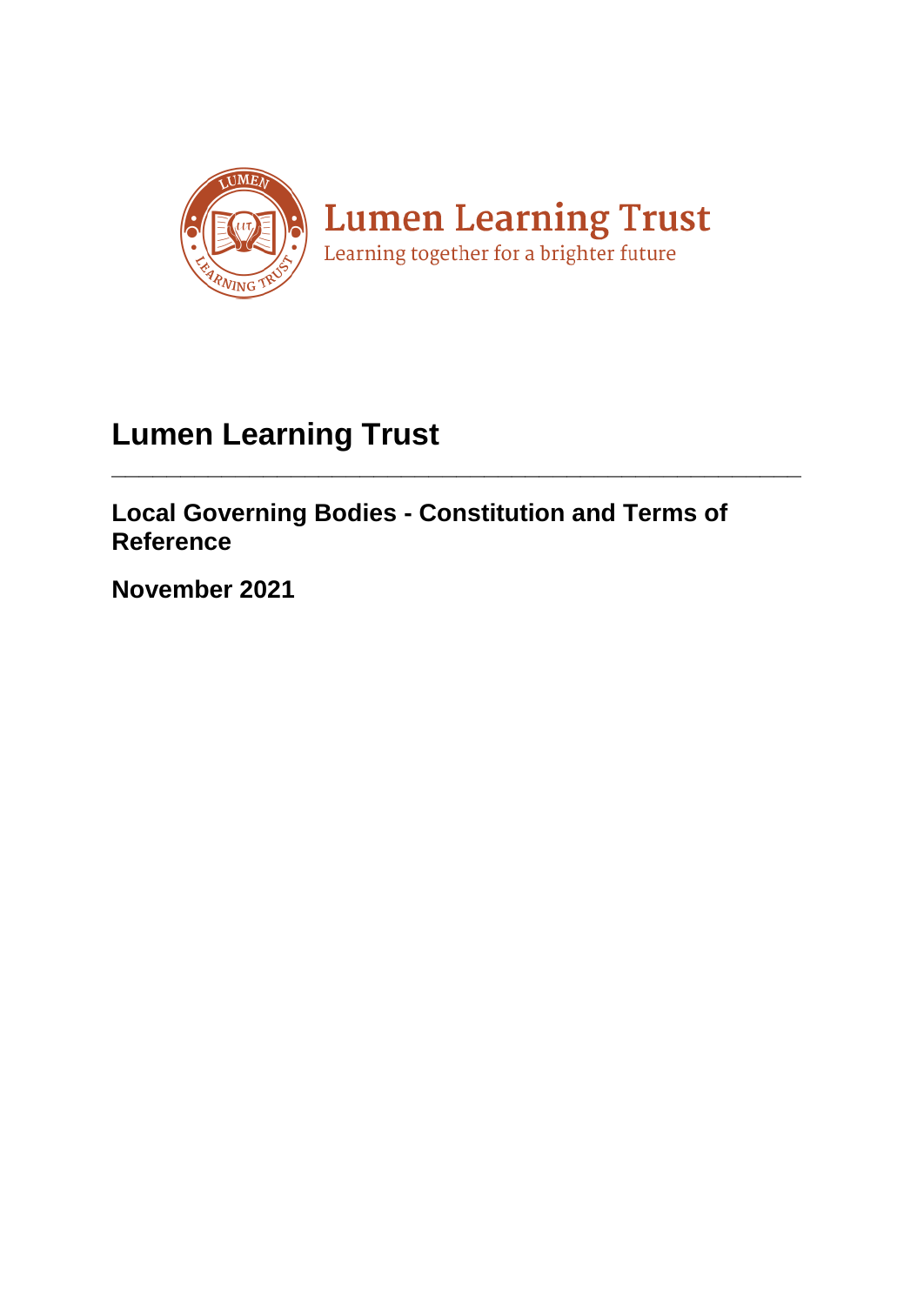| Introduction.         |                                                                         |  |
|-----------------------|-------------------------------------------------------------------------|--|
| $\mathcal{D}_{\cdot}$ |                                                                         |  |
|                       |                                                                         |  |
|                       |                                                                         |  |
| 5                     | Local Governors - appointment and particular responsibilities 4         |  |
| 6                     |                                                                         |  |
|                       |                                                                         |  |
| 8                     |                                                                         |  |
| 9                     |                                                                         |  |
| 10                    |                                                                         |  |
| 11                    |                                                                         |  |
|                       | Appendix A Delegated authority between Academy Trust and School / LGB10 |  |
|                       |                                                                         |  |
|                       |                                                                         |  |
| 3                     | Risk, Finances and Asset Management  Error! Bookmark not defined.       |  |
|                       |                                                                         |  |
| 5                     |                                                                         |  |
| h                     |                                                                         |  |
|                       |                                                                         |  |
|                       |                                                                         |  |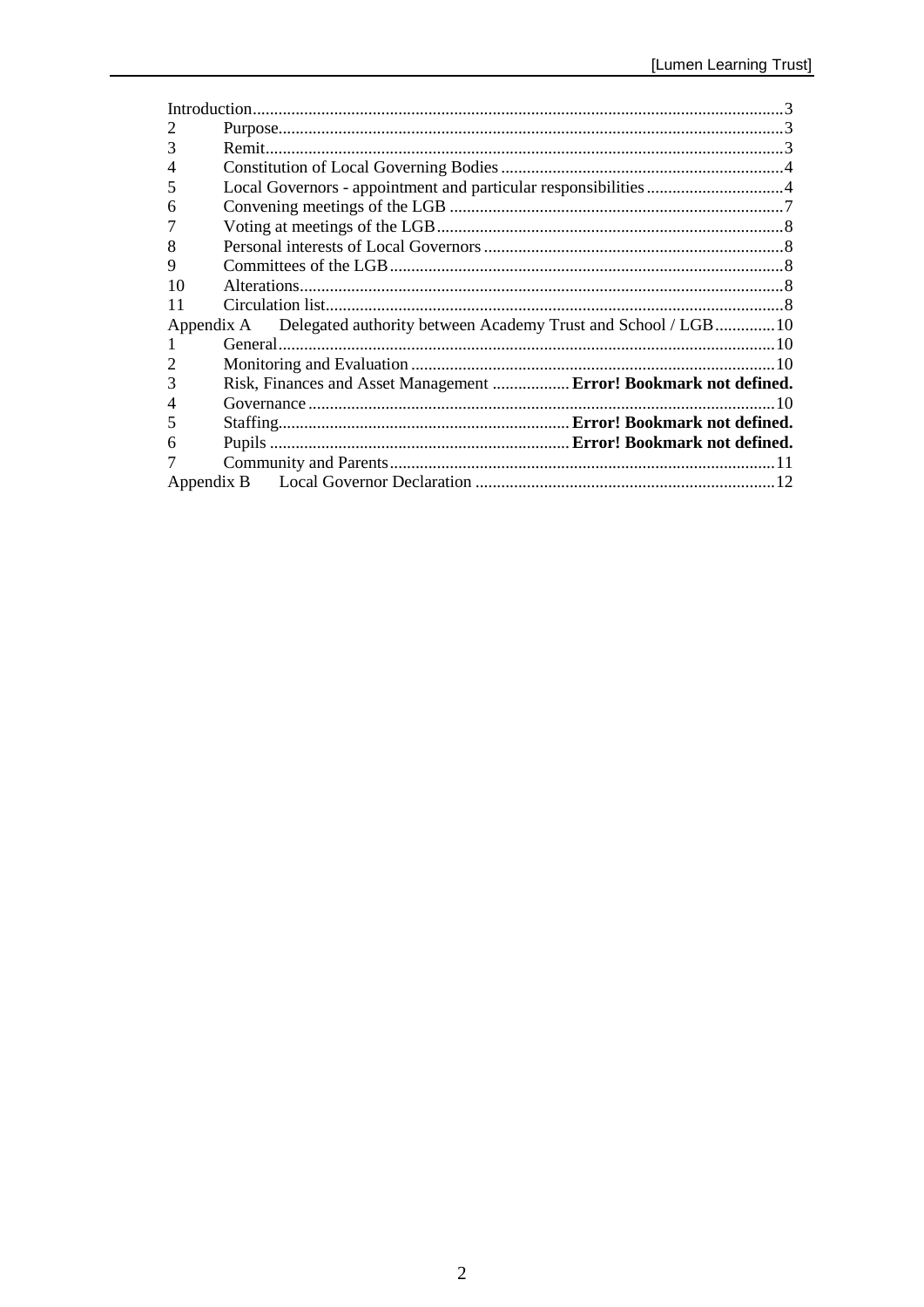# <span id="page-2-0"></span>**Introduction**

- 1.1 This document has been made by the directors (the "**Directors**") of Lumen Learning Trust (the "**Academy Trust**") in exercise of the powers conferred on them by Article 100 of the Academy Trust's articles of association (the "**Articles**"). It accompanies the Schem of Governance, Management and Delegation (the "**Scheme**") made by the Directors in relation to the Academy Trust.
- 1.2 The Academy Trust is responsible for the following academies (the "**Academies**"):
	- 1.2.1 Saxon Primary School;
	- 1.2.2 The Echelford Primary School;
	- 1.2.3 Riverbridge Primary School
	- 1.2.4 Walton Oak Primary School
	- 1.2.5 Darley Dene Primary School
- 1.3 The Funding Agreement requires the board of Directors to establish an 'Advisory Body', which is usually the Local Governance Board (a "**LGB**") in respect of each academy to provide advice to the Directors on the functioning of that academy. This document sets out, among other things, the functions which the Directors wish to delegate to the LGBs.

### <span id="page-2-1"></span>**2 Purpose**

- 2.1 To assist the Academy Trust's decision making, by enabling more detailed consideration to be given to the best means of fulfilling the Directors' responsibilities in relation to the operation of the Academy.
- 2.2 To make appropriate comments and recommendations on matters relevant to the Academy's operation to the Directors on a regular basis through their contributions at Directors' meetings (CoGs at Board level, and Academy representation at Committee level).

## <span id="page-2-2"></span>**3 Remit**

- 3.1 Broadly the role of an LGB is as a committee of the Board of Directors, providing focused governance for an Academy at a local level. LGBs will support the Directors and Executive Principal in monitoring the Academy's Key Performance Indicators as identified in each academy's development plan and self-evaluation document.
- 3.2 In relation to each Academy, the LGB will act in an advisory capacity to the Academy Trust, the Executive Principal and to the Academy Headteacher except where powers have been specifically delegated to them by the Academy Trust. The LGB will undertake such duties as are delegated to it in relation to the day-to-day governance of the Academy.
- <span id="page-2-3"></span>3.3 The LGB shall have the roles set out in [Appendix A](#page-9-0) and any others which the Directors of the Academy Trust agree shall be carried out by the LGB and which is communicated in writing to Chair of the LGB.
- 3.4 The LGBs carry out their functions in relation to their respective Academies on behalf of the Directors and in accordance with policies determined by the Directors.
- 3.5 The act of delegation from the Directors to the LGBs shall be a delegation of powers and duties, and not a delegation shedding of responsibilities.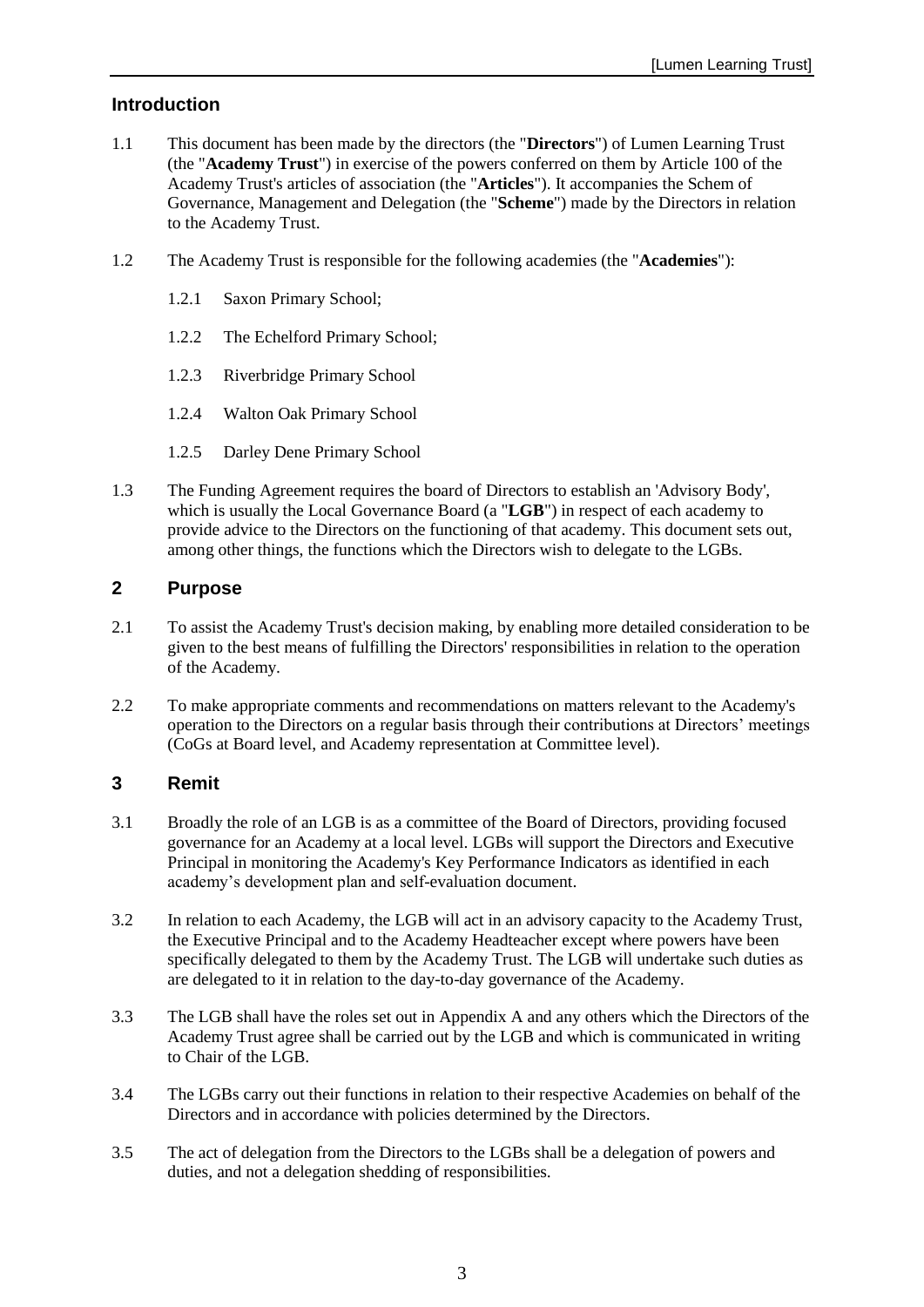# <span id="page-3-0"></span>**4 Constitution of Local Governing Bodies**

- 4.1 Each LGB shall comprise a maximum of 11 members ("**Local Governors**") to include:
	- 4.1.1 the Headteacher of the Academy;
	- 4.1.2 the Executive Principal;
	- 4.1.3 at least two elected parents/guardians of a pupil at the Academy ("**Parent Local Governors**");
	- 4.1.4 up to two employees of the Academy, elected by the employees of the Academy ("**Staff Local Governors**");
	- 4.1.5 such other members as the Directors decide.
- 4.2 Each LGB shall have a LGB Chair and a LGB Vice Chair.
- 4.3 Length of service of all Local Governors (including the LGB Chair and LGB Vice-Chair) and the Clerk to the LGB shall be four years/ other term of Local Governors.
- 4.4 Subject to remaining eligible to be a Local Governor, any Local Governor retiring may be reappointed or re-elected.
- 4.5 Every person wishing to become a Local Governor will be required to sign a declaration of acceptance and of willingness to act as a Local Governor, in the form set out in [Appendix B](#page-11-0) or as prescribed by the Directors from time to time, and shall make disclosures for the purposes of a check by the Disclosure and Barring Service if requested.

# <span id="page-3-1"></span>**5 Local Governors - appointment and particular responsibilities**

- <span id="page-3-2"></span>5.1 LGB Chair
	- 5.1.1 The LGB Chair shall be appointed by the Directors.
	- 5.1.2 The Directors shall be entitled to remove the LGB Chair from office at any time although this would be without prejudice to the individual's position as a Local Governor.
	- 5.1.3 The LGB Chairs shall meet on a termly basis prior to each full Board of Directors' meeting with the Executive Principal and the Academy Headteachers to discuss the work of the LGB in the context of the school's development. This constitutes the Trust's Education Committee.
	- 5.1.4 Subject to paragraph [5.1.2,](#page-3-2) the LGB Chair shall serve in such capacity for 2 years but shall be eligible for reappointment at the end of that term.
	- 5.1.5 The LGB Chair shall be a Director of the Academy Trust (as an "**Academy Director**") for as long as they remain in office as LGB Chair.
	- 5.1.6 The responsibilities of the LGB Chair include the following:
		- (a) to chair meetings of the LGB;
		- (b) to attend the termly Education Committee along with the other CoGs, Academy Headteachers and Executive Principal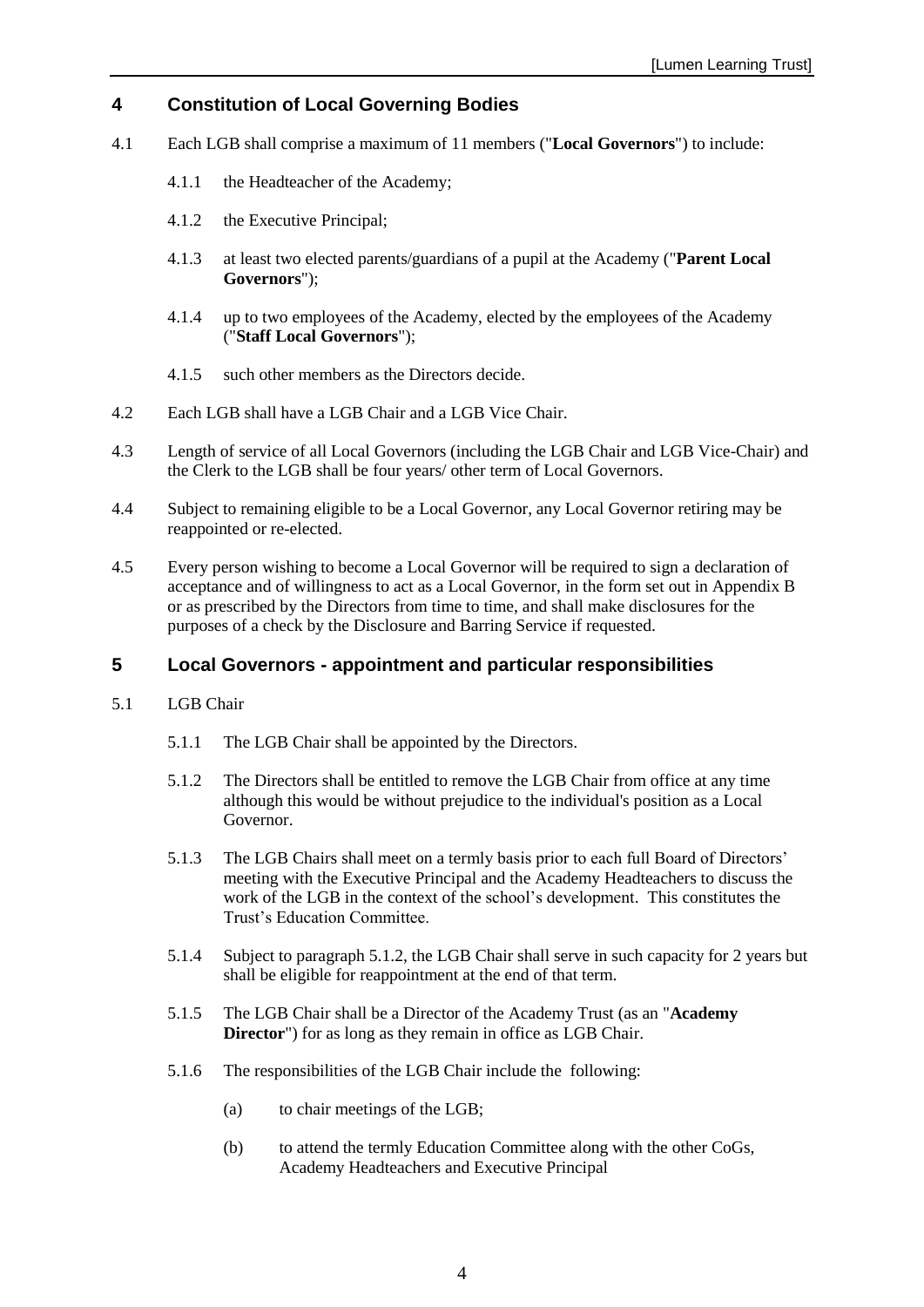- (c) to report to the Directors verbally at the meetings of the Board of Directors which follow each LGB meeting;
- (d) giving an oral summary of the LGB's deliberations if necessary at meetings of the Board of Directors; and
- (e) to provide a direct link between the LGB and the Directors of the Academy Trust.
- <span id="page-4-1"></span>5.1.7 In the event of a need to make genuinely urgent decisions between meetings on matters falling within the remit of the LGB, the Chair of Directors, in consultation with the Executive Principal and LGB Chair, shall take appropriate action on behalf of the LGB. The decisions taken and the reasons for urgency shall be explained fully at the next meeting of the Board of Directors and of the LGB

#### 5.2 LGB Vice-Chair

- 5.2.1 The LGB Vice-Chair shall be appointed by the Directors. In the absence of both the LGB Chair and the LGB Vice-Chair at a meeting, the LGB will elect a temporary LGB Chair from among the Directors present at the meeting.
- <span id="page-4-0"></span>5.2.2 The Directors shall be entitled to remove the LGB Vice-Chair from office at any time although this would be without prejudice to the individual's position as a Local Governor.
- 5.2.3 Subject to paragraph [5.2.2,](#page-4-0) the LGB Vice-Chair shall serve in such capacity for term of Vice-Chair two years but shall be eligible for reappointment at the end of that term.
- 5.2.4 The responsibilities of the LGB Vice-Chair include the following:
	- (a) to deputise for the LGB Chair in his or her absence;
	- (b) to provide a link between the LGB and the Directors of the Academy Trust.
- 5.2.5 Where it appears to the LGB Vice-Chair that:
	- (a) the circumstances set out in paragraph [5.1.7](#page-4-1) apply; and
	- (b) the LGB Chair (whether by reason of a vacancy in the office or otherwise) would be unable to exercise the function in question before the detriment referred to in that paragraph is suffered, the reference in paragraph [5.1.7](#page-4-1) to the Chair shall be read as if it were a reference to the LGB Vice-Chair.

#### 5.3 Staff Local Governors

- 5.3.1 The staff governors of each LGB shall be elected by the staff of the relevant Academy.
- 5.3.2 Staff governors are elected by the staff of the school to represent the staff body on the LGB and bring with them professional experience and knowledge. They share the views and **where, appropriate**, the concerns of staff with the Governance Board and act as a conduit between staff and the Governance Board.
- 5.3.3 A staff governor ceases to hold office when they cease to work at the school.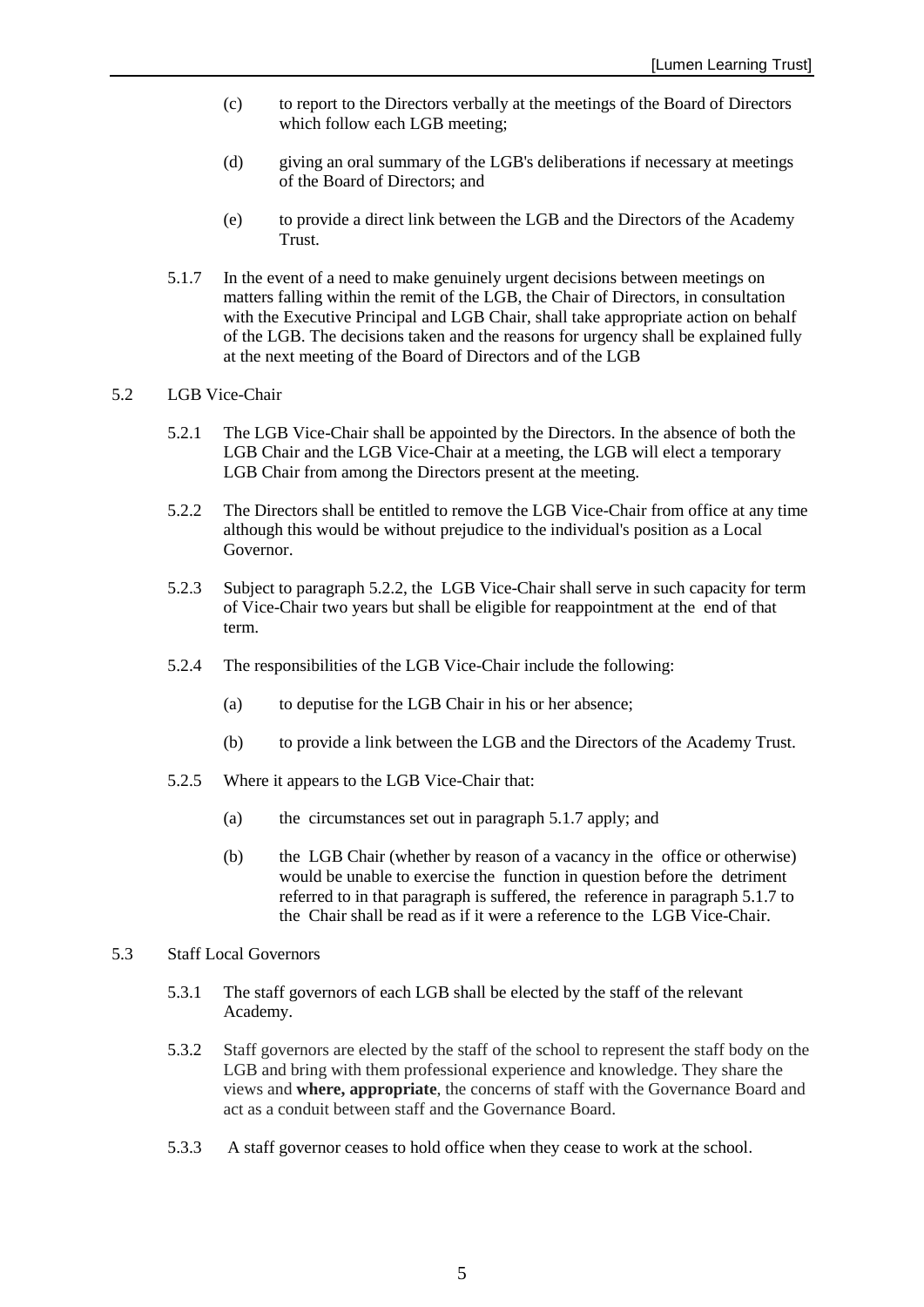- 5.4 Parent Local Governors
	- 5.4.1 Parent Local Governors for each LGB shall be elected in accordance with the process set out below:
		- (a) Where a vacancy arises the LGB will write to all parents of pupils at the Academy seeking nominees for the vacancy. Nominees will be asked to provide a short statement about why the y are interested in being a Parent Local Governor and their background and experience which may make them suitable for the role.
		- (b) In the event that the number of nominees equals or is less than the number of vacancies on the LGB, the LGB can choose to appoint all (or any) of those nominated.
		- (c) If there are more nominees than places available, the LGB will write to all parents of pupils at the Academy asking the m to vote for their preferred candidate.
		- (d) The Directors reserve the right to appoint parent governors, with a specific skill set following a selection and interview process.
	- 5.4.2 A Parent Local Governor should be a parent or guardian of a registered pupil at the relevant Academy or where this is not reasonably practical, a person who is the parent of a child of compulsory school age.
	- 5.4.3 The responsibilities of a Parent Local Governor is to act as a representative parent on the LGB and not a delegate of the parents.
- 5.5 Other responsibilities
	- 5.5.1 Each LGB may appoint from among its members, individuals with specific responsibilities which include:
		- (a) a Local Governor with responsibility for Special Educational Needs;
		- (b) a Local Governor with responsibility for Safeguarding and Looked After Children; and
		- (c) a Local Governor representative on the Directors' Business and Management **Committee**
- 5.6 Ceasing to be a Local Governor
	- 5.6.1 The office of a Local Governor shall be vacated if:
		- (a) any event or circumstance occurs which would disqualify them from the office of a Director of the Academy Trust under the Articles were he or she to hold such office;
		- (b) he or she has, without the consent of the LGB, failed to attend LGB meetings for a continuous period of six months, beginning with the date of the first such meeting he failed to attend; or
		- (c) he or she resigns their office by notice to the Academy Trust.
		- (d) He or she does not act within the expectations set out in the Lumen Code of Conduct.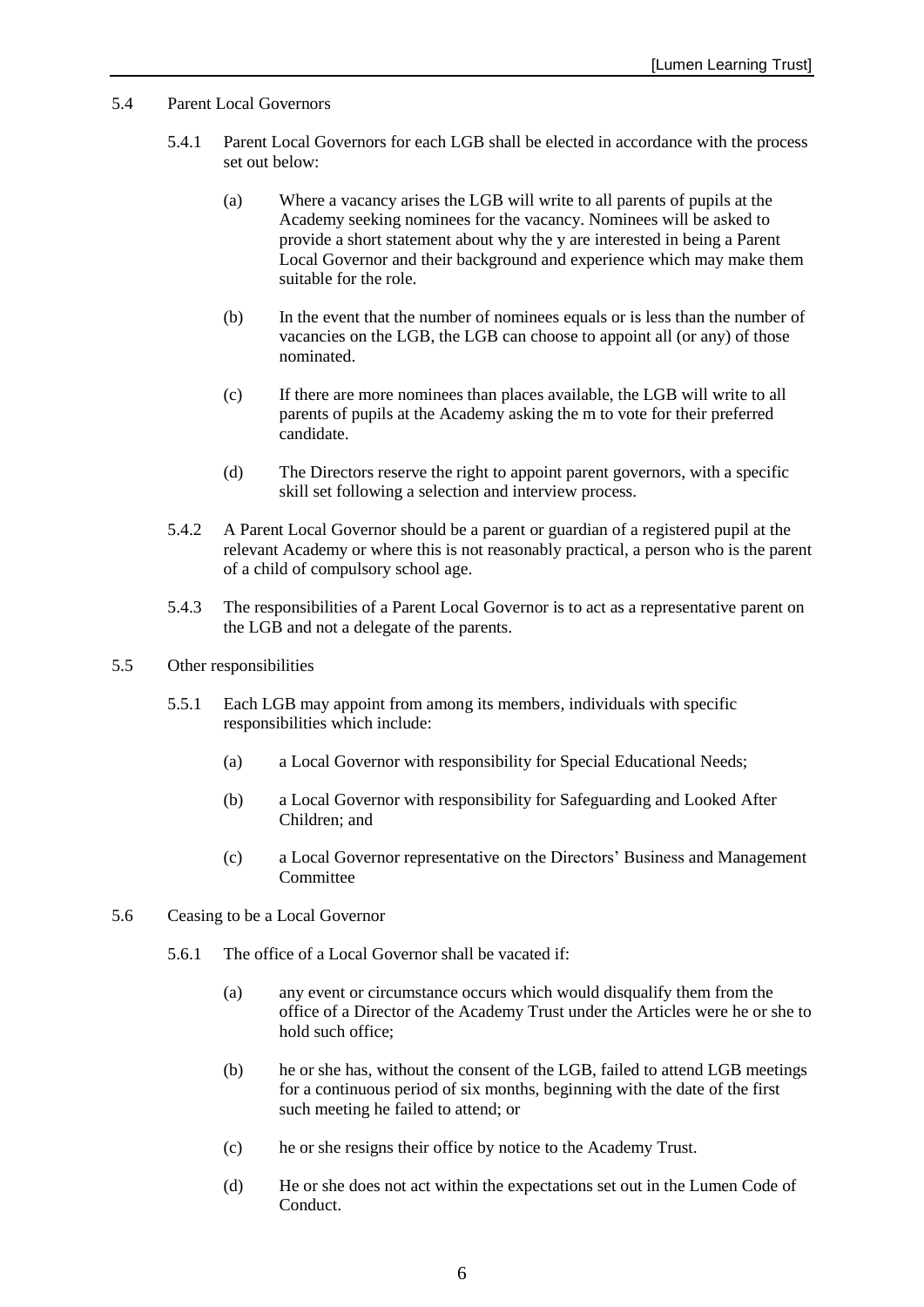#### 5.7 Clerk to the LGB

- 5.7.1 The Directors shall appoint a Clerk to the LGB who may not be a Local Governor. In the absence of the Clerk, the LGB shall elect a replacement for the meeting.
- 5.7.2 The responsibilities/functions of the Clerk to the LGB are as follows:
	- (a) convene meetings of the LGB including sending notices and papers of meetings;
	- (b) attend meetings of the LGB and ensure minutes are produced within two weeks of the meeting;
	- (c) maintain a register of members of the LGB and report any vacancies to the LGB;
	- (d) maintain a register of Local Governors' attendance at meetings and report on non-attendance to the LGB;
	- (e) report to the LGB as required on the discharge of the Clerk's functions; and
	- (f) perform such other functions as shall be determined by the LGB from time to time.
- 5.7.3 Attendance at each LGB meeting, issues discussed and recommendations for decisions shall be recorded. The written record shall be forwarded by the Clerk to the LGB to the Clerk to the Directors in sufficient time for its inclusion in the agenda and papers of the next meeting of the Directors. This is to provide information to the Board and to seek ratification of the decisions and recommendations.

# <span id="page-6-0"></span>**6 Convening meetings of the LGB**

- 6.1 Meetings of the LGB will be held in each term.
- 6.2 The Clerk to the LGB shall give written notice of each meeting and circulate an agenda and any reports or other papers to be considered at the meeting at least seven days in advance of each meeting. However, where the Chair so determines on the ground that there are matters demanding urgent consideration, it shall be sufficient if the written notice of the meeting states that fact and the notice, copy of the agenda and other papers are given within such shorter period as the Chair directs.
- 6.3 Any two Local Governors may requisition a meeting by giving written notice to the Clerk that includes a summary of the business to be transacted and it shall be the duty of the Clerk to convene a meeting as soon as reasonably practicable.
- 6.4 The meetings of the Local Governors will be closed meetings. The Local Governors may invite persons who are not Local Governors (including but not limited to a member of a committee, any employee, any pupil, any professional adviser and any experts of any kind) to attend the whole or part of any meeting for purposes connected with such meeting. As a committee of the Directors any Director can attend a Local Governing meeting. Requests may be made by any person, to attend an LGB meeting. Any requests would be considered at the discretion of the LGB Chair in conjunction with the Headteacher. In granting a wish to attend the attendee should be aware that the Chair retains the right to ask the attendee to leave the meeting at any point.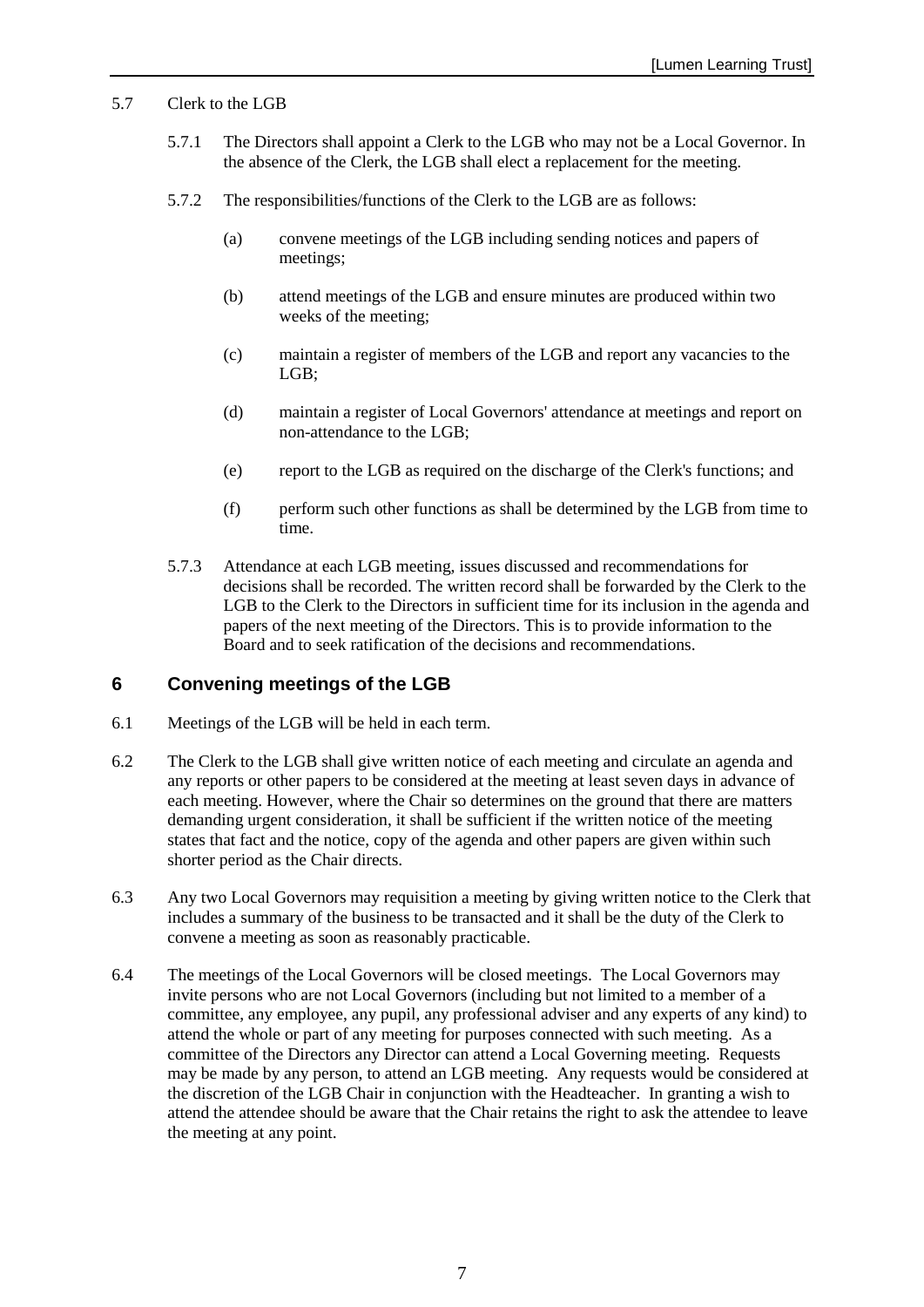# <span id="page-7-0"></span>**7 Voting at meetings of the LGB**

- 7.1 The quorum for meetings of the LGB and for any vote on a matter at such meetings shall be one half of the total number of Local Governors in office at that time (rounded up to the nearest whole number).
- 7.2 Every question to be decided upon at a meeting of the LGBs shall be determined by a majority of the votes of Local Governors present and voting on the question. Votes tendered by proxy shall not be counted.
- 7.3 Where there is an equal division of votes, the Chair shall have a casting vote.
- 7.4 Governors will respect the confidence of items of business which an LGB decides and not disclose what individual governors have said or how the y have voted within a meeting,

# <span id="page-7-1"></span>**8 Personal interests of Local Governors**

- 8.1 Local Governors shall complete a register of their business interests which shall be reviewed annually.
- 8.2 Any Local Governor who has any duty or personal interest which conflicts or may conflict with his/he r duties as a Local Governor shall:
	- 8.2.1 disclose that fact to the LGB as soon as he /she becomes aware of it. A Local Governor must absent him or herself from any discussions of the LGB in which it is possible that a conflict will arise between his/her duty to act solely in the interests of the Academy and such duty or personal interest;
	- 8.2.2 withdraw from any meeting for that item unless expressly invited to remain in order to provide information;
	- 8.2.3 not be counted in the quorum for that part of any meeting; and
	- 8.2.4 withdraw during the vote and have no vote on the matter
	- 8.2.5 Advice given by the governors is incidental to their professional expertise and is not given in their professional capacity.

#### <span id="page-7-2"></span>**9 Committees of the LGB**

- 9.1 Subject to paragraph [3.3,](#page-2-3) the LGB may establish committees to carry out certain functions of the LGB. The LGB must determine the constitution, membership and terms of reference of any committee it decides to establish and review them annually.
- 9.2 The establishment of any committees other than temporary ad hoc committees required to deal with specific issues, must be agreed in advance with the Directors.

#### <span id="page-7-3"></span>**10 Alterations**

10.1 This constitution and these terms of reference may be altered by a majority resolution of the Directors of the Academy Trust.

## <span id="page-7-4"></span>**11 Circulation list**

11.1 This constitution and the terms of reference shall be circulated to Directors of the Academy Trust, all Local Governors, the Clerk to the LGB, and others at the discretion of the Chair of the Directors of the Academy Trust or a LGB Chair. This constitution and the terms of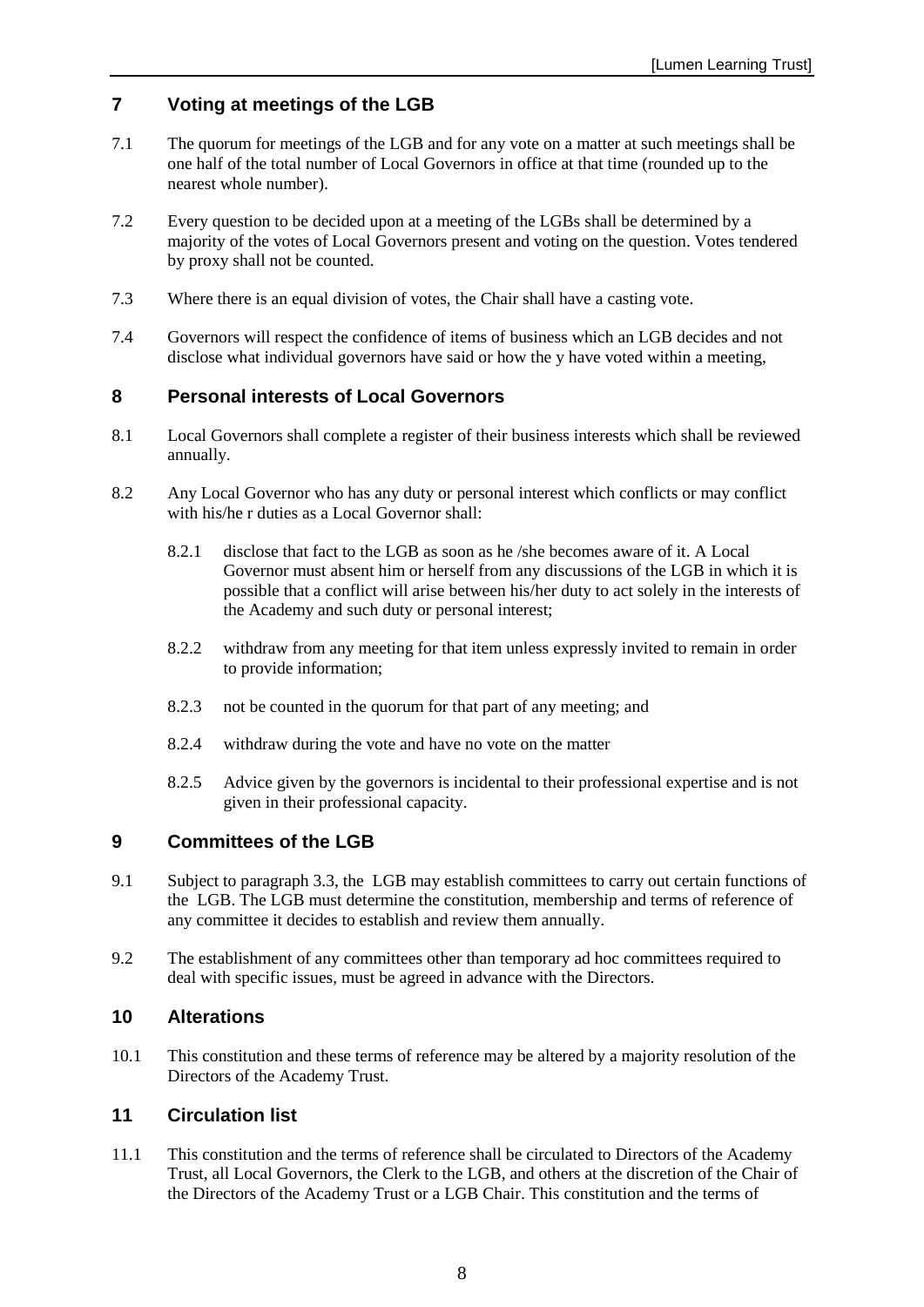reference were approved and adopted by a resolution of the Directors of the Academy Trust passed at a meeting held on 30 November 2018 and have effect from that date.

# **12 LGB Meeting Papers**

- 12.1 The LGB meeting papers for all Lumen schools will be available for viewing by governors on the governor area of the Lumen website to enable the sharing of best practice across the Trusts schools.
- 12.2 Minutes of meetings will be considered to be draft until approved and signed by the Chair at the next meeting. Governors noting any discrepancy should contact the clerk to correct any inaccuracies prior to the signing of the final version of the minutes.
- 12.3 Governors acting as an LGB representative on Directors committees will have an awareness that the Lumen Learning Trust is a limited company and as such there will be items openly discussed at these meetings that maybe of a commercially sensitive nature. As such governors will be asked to carefully consider the confidential nature of some discussions and where the y are unsure whether information can be shared more widely to refer to the Executive Principal or Clerk.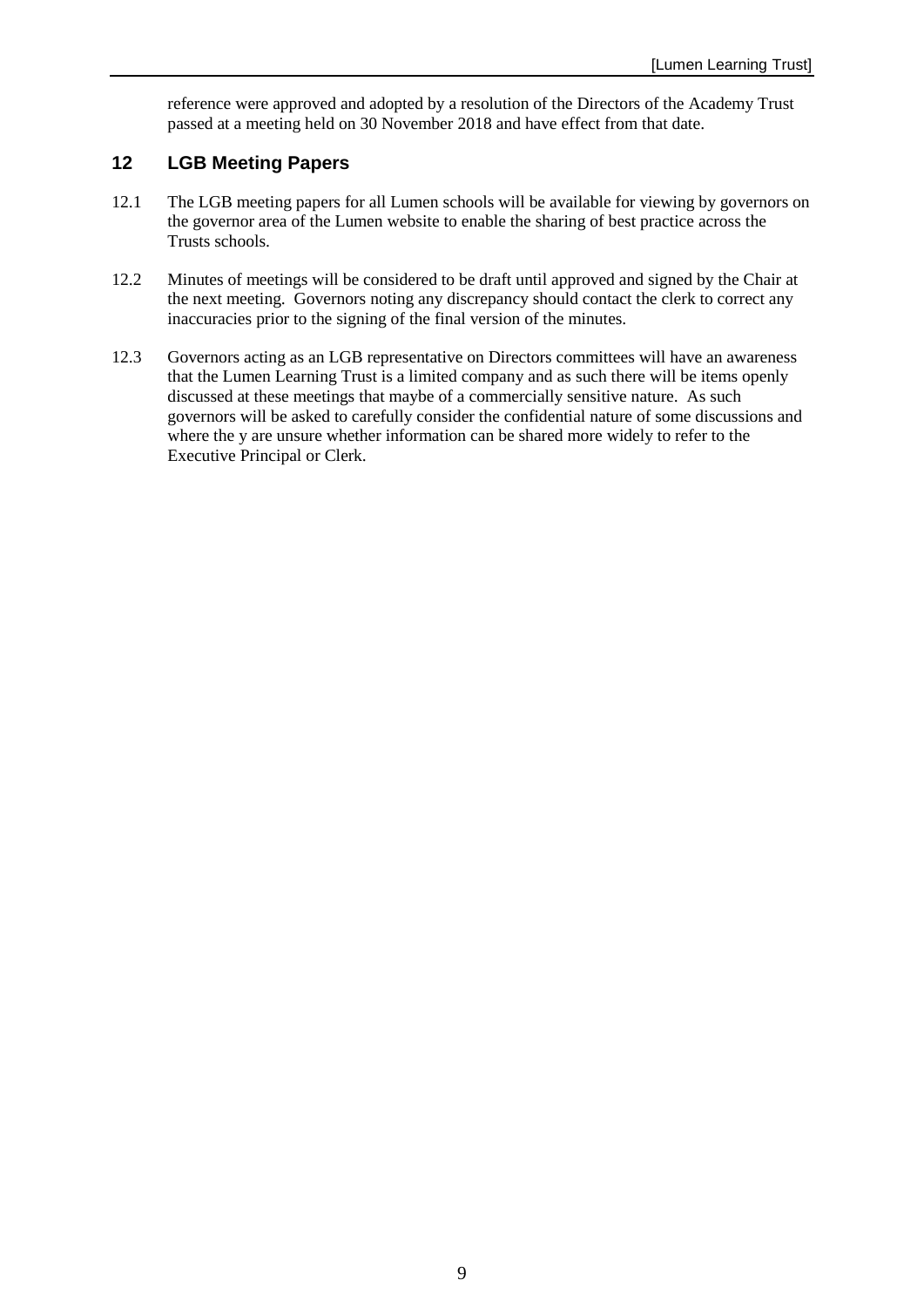# <span id="page-9-0"></span>**Appendix A Delegated authority between Academy Trust and LGB**

# <span id="page-9-1"></span>**1 General**

- 1.1 Supporting the Executive Principal in the creation, implementation of the Academy Trust's vision, aims and objectives.
- 1.2 Tailoring Trust template documents to local arrangements.
- 1.3 Ensuring that the Academy implements and monitors the policies approved by the Directors.
- 1.4 Assisting the Academy Trust in ensuring that the Academy is operated efficiently and in accordance with the Directors' agreed principles of governance.

## <span id="page-9-2"></span>**2 Monitoring and Evaluation**

- 2.1 Monitoring of Academy KPIs through the use of the Academy's development plan and selfevaluation.
- 2.2 Ensuring that effective processes are in place for monitoring the quality assurance of teaching and learning, the curriculum, inclusion and the sharing of good practice across the Academy Trust.

# <span id="page-9-3"></span>**3 Governance**

- 3.1 Ensuring that there is effective communication between the Academy Trust and Local Governance Board.
- 3.2 Making arrangements for the Appointment of Staff, Parent and Local Governors.
- 3.3 Appointing from its number, Local Governors with specific responsibilities for SEN, Safeguarding, Looked After Children and representation on the Business Management Committee.
- 3.4 Establishing an Exclusions Committee and Appeals Panel for reviewing relevant decisions.
- 3.5 Establishing an Appeals Panel in respect of staff redundancies or disciplinary procedures as required.
- 3.6 Consulting with the Directors on any proposals to establish any sub committees other than temporary ad hoc sub committees required to deal with specific issues

#### **4 Pupils**

- 4.1 Ensuring that effective arrangements are in place for pupil support and representation at the Academy.
- 4.2 Ensuring effective arrangements are in place for pupil recruitment.
- 4.3 Ensuring that pupil attendance and monitoring systems are in place to enable access to education.
- 4.4 To establish arrangements for reviewing decisions of the Executive Principal regarding exclusions.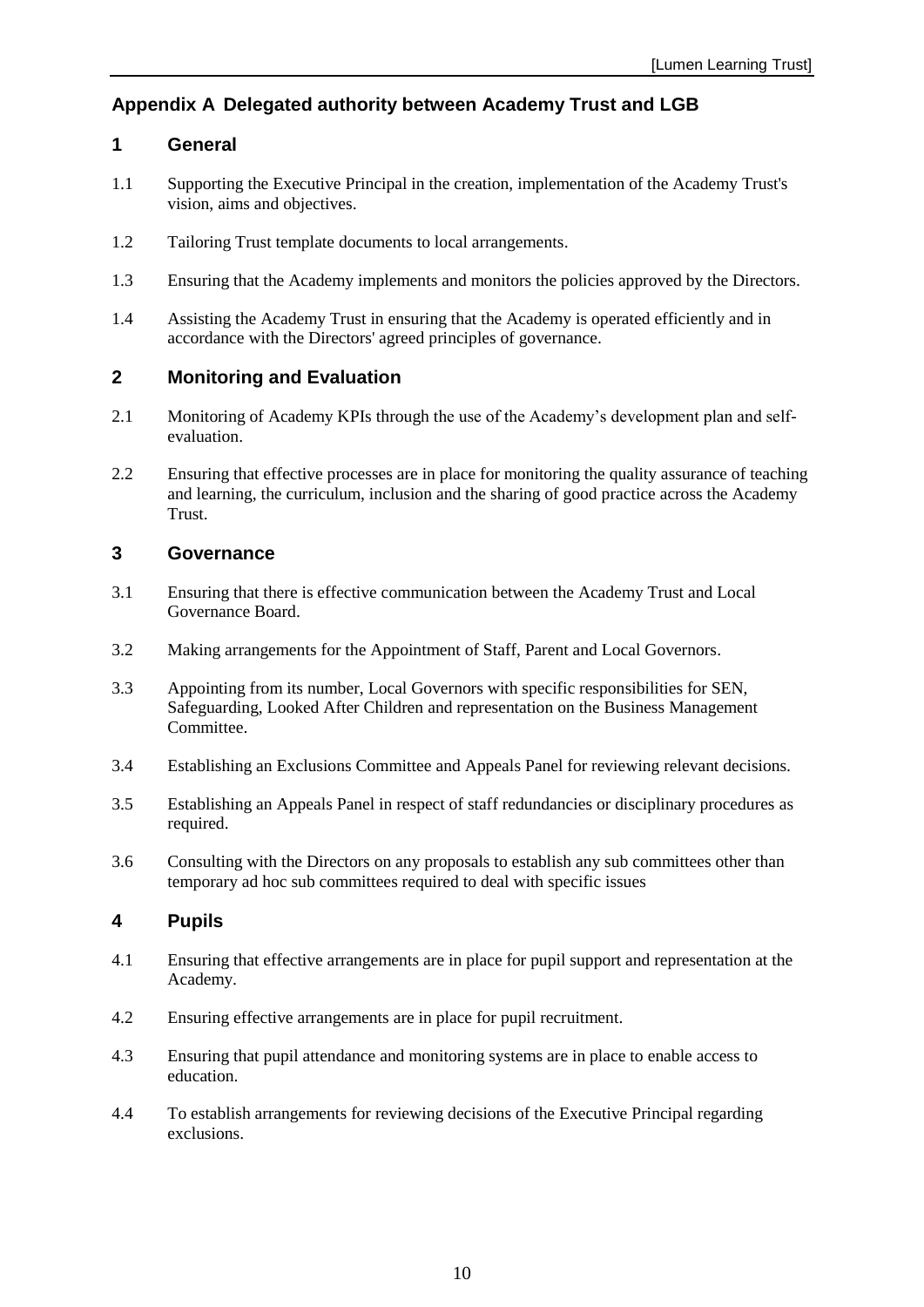# <span id="page-10-0"></span>**5 Community and Parents**

- 5.1 Supporting the Academy Headteacher in ensuring relevant and appropriate extended school provision for the Academy (e.g. Breakfast Club, After School care etc)
- 5.2 Supporting the Academy Headteacher and Executive Principal in ensuring appropriate support is in place for staff well-being
- 5.3 Supporting the Academy Headteacher and Executive Principal in taking action as per Surrey County Council's advice "Keeping Schools Safe". This may include warning letters and parental bans from the school site on rare occasions.
- 5.4 Being aware of the systems in place in line with the Academy Trust's strategy at the Academy for effective communication with pupils, parents/carers, staff and the wider community.
- 5.5 Being aware of the mechanism whereby the Academy can receive and react to parental feedback and the impact and outcomes